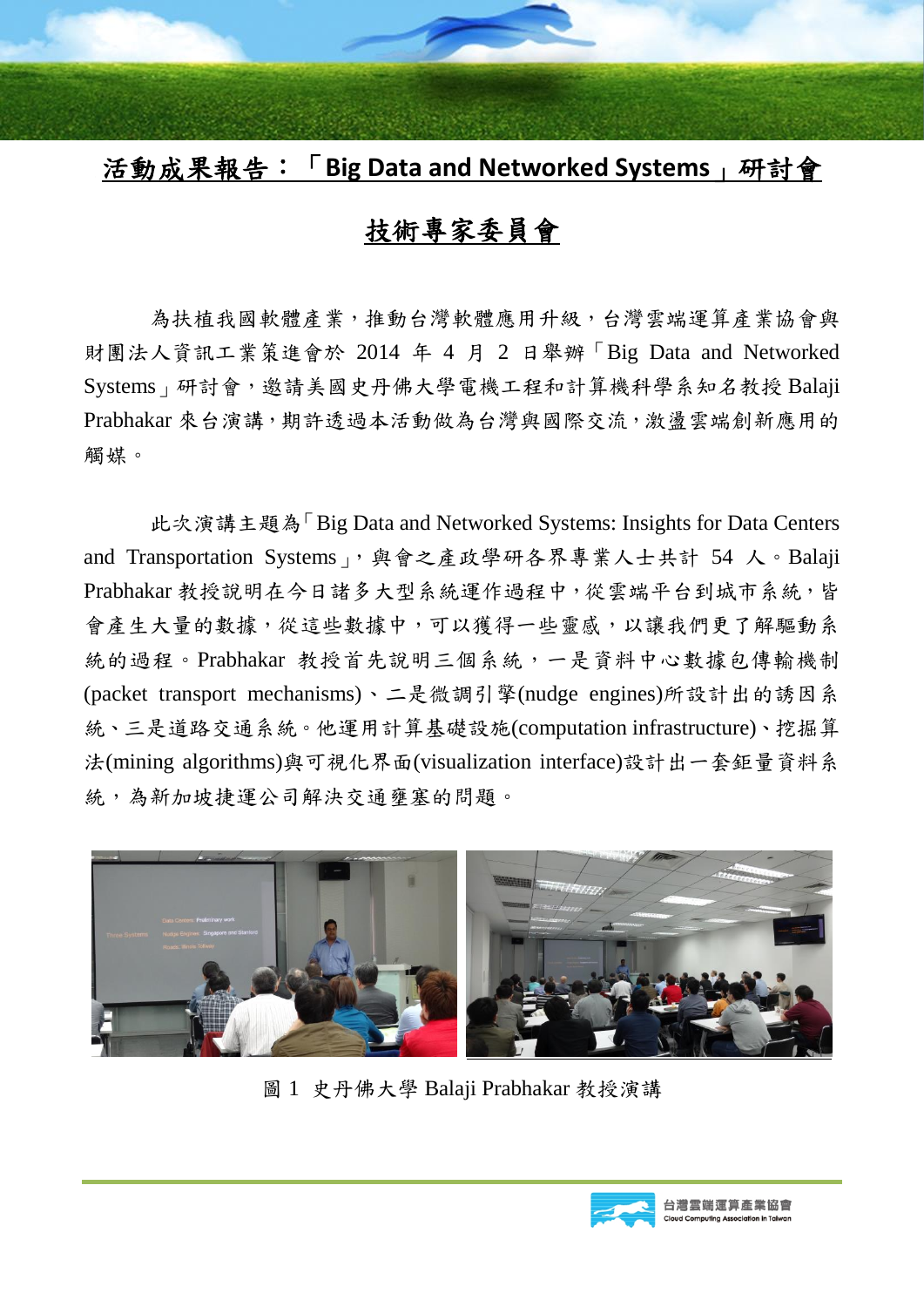基本上,這套鉅量資料系統,所設計的是一套激勵機制(incentive mechanisms),以促使通勤者改變平時的搭車習慣,促使人們在離峰時間搭車,以 減緩尖峰時刻的人潮與壅塞問題,有效降低汙染及油耗成本。在這套機制中, INSINC 讓通勤者能夠累計他們在捷運系統中旅行的路程距離,並且從部分里程 計算獲得點數(credits),如果在離峰時間搭程,可以獲得額外的回饋點數。經過 初步研究發現,這樣的激勵的確可以產生正向行為,然而少數的回饋並無法產勝 巨大的行為改變,且許多通勤者根本沒有注意到他們付的錢變少。但是,如果他 們有機會贏得獎品較大的回饋,長期而言,就有可能使他們傾向於在離峰時段搭 車,改變他們的通勤習慣。

這樣的思路借鑒了行為經濟學追求風險的效果。通勤者透過在 INSINC 網 站上玩遊戲,可以交換離峰通勤點數,就有機會贏取高達\$100 的點數獎金,而獎 品每月會存入自己的交通卡。此外,Prabhakar 教授表示,這種風險尋求的效果在 小型網絡中會擴增,也就是經常聽到有關其他獲獎者的消息,會導致個人高估自 己成功的機會。因此,當參與者到網上去比較他們與朋友和同事間的累積點數, 會強化這個遊戲獎項的誘惑。根據 2013年6月統計, INSINC 自推出以來, 已有 4 萬多名乘客簽署該計劃,並有超過 32 萬美元已支付給參加者,參與者的數量不 斷增長。計書實施後,獎金已從\$100 增加到\$200。



圖 2 INSINC 遊戲板